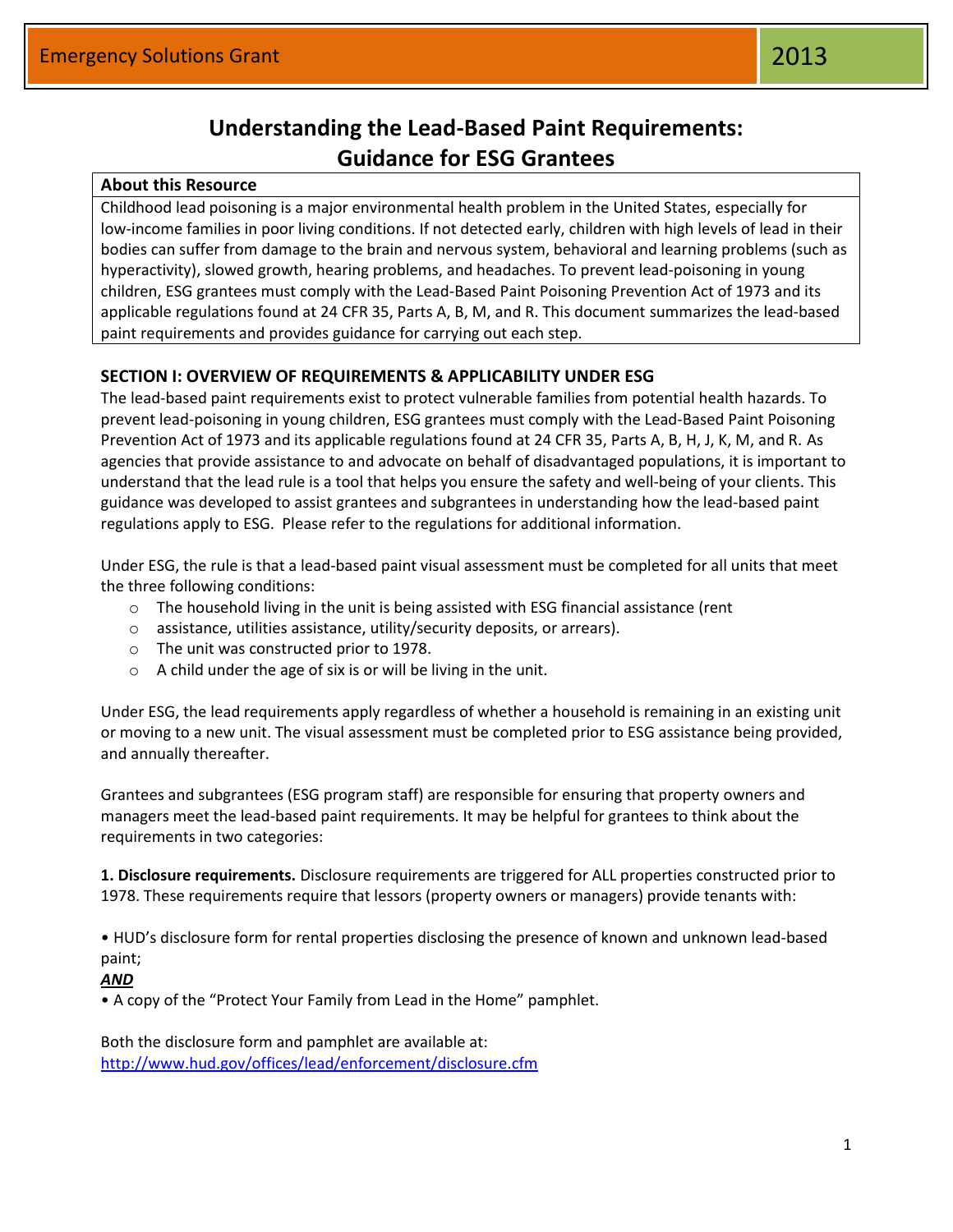As explained, this requirement actually relates to property owners/managers, but sharing this information with your clients (or ensuring they have received it) is an easy thing to do and will make your job easier. ESG assessments are an important opportunity to educate clients about the potential hazards related to lead and their rights as tenants. Informed tenants are more likely to watch for potential problems in their home and proactively work with landlords to address any issues.

#### **2. The Visual Assessment and Beyond.**

<sup>1</sup>As explained in the ESG Notice, visual assessments for ESG funded units are only triggered under certain circumstances: <sup>2</sup>

• The leased property was constructed before 1978;

#### *AND*

• A child under the age of six will be living in the unit occupied by the household receiving ESG assistance.

Depending on the results of the visual assessment, additional steps may be required before assistance can be provided for that unit. In Section 2, this guidance will take a step-by-step look at what happens during and after the visual assessment.

#### **Exceptions to the Rule**

There are certain exceptions to the rule. Visual assessments by ESG staff are **not** triggered under the following circumstances:

• It is a zero‐bedroom or SRO‐sized unit;

• X‐ray or laboratory testing of all painted surfaces by certified personnel has been conducted in accordance with HUD regulations and the unit is officially certified to not contain lead‐based paint;

• The property has had all lead‐based paint identified and removed in accordance with HUD regulations;

• The client is receiving Federal assistance from another program, where the unit has already undergone a visual assessment within the past 12 months – e.g., if the client has a Section 8 voucher and is receiving ESG assistance for a security deposit or arrears (note, in such cases, ESG staff are required to obtain documentation that a visual assessment has been conducted from the agency administering the other form of assistance for the ESG case file); **or**

• It meets any of the other exemptions described in 24 CFR Part 35.115(a).

If any of the conditions outlined above are met, ESG program staff simply need to document the condition by completing the *ESG Lead Screening Worksheet* (available on the HUD HRE) and placing a copy in the case file.

(Note: While grantees are required to document compliance with the lead rule, they are not required to use this particular screening worksheet or any of the other templates mentioned in this paper. These tools were developed as samples to assist grantees who may be looking for resources to use in their local programs.) Remember, regardless of these exceptions, all properties are still subject to the disclosure requirements.

*<sup>1</sup>Note that visual assessments are sometimes called inspections – though the terms should not be used interchangeably because they imply different levels of rigor, as explained later in this guidance. 2 Note these requirements may be different for other HUD programs.*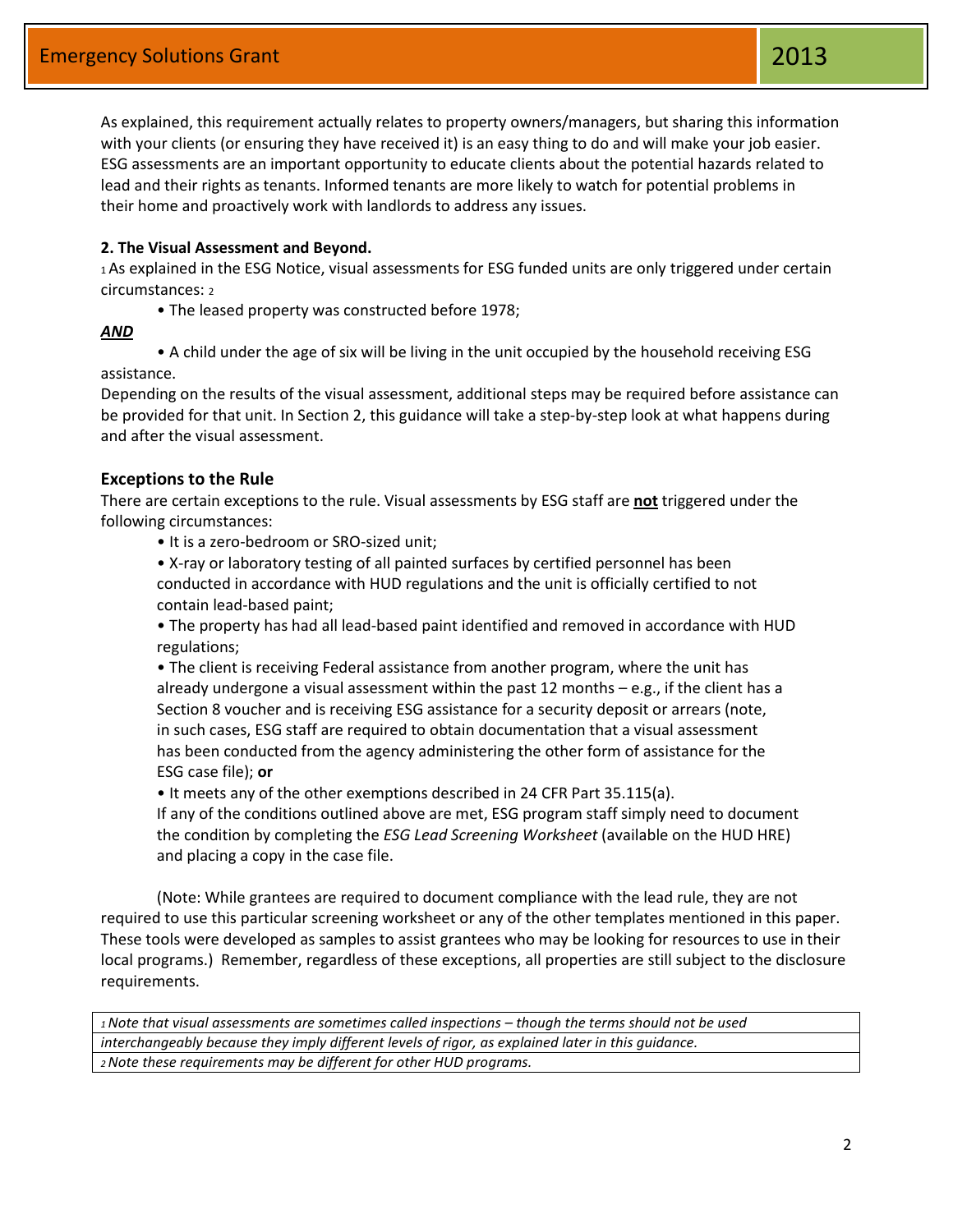#### **SECTION II: A STEP‐BY‐STEP GUIDE TO COMPLIANCE**

As explained above, the lead‐based paint regulations require certain responses to potential lead‐based hazards. Some activities must be conducted by ESG program staff while others are generally conducted by property owners/managers. Regardless of who is the responsible party, ESG program staff should work closely with assisted households and property owners/manager to ensure that the activities described below have been conducted prior to approval of ESG assistance for that unit. Program staff should consider sharing the following documents available on Homelessness Resource Exchange at www.hudhre.info with property owners/managers as well as residents to outline responsibilities and provide additional guidance:

- *Instructions for Property Owners Template*
- *Instructions for Residents Template*

#### **ESG Program Staff Responsibilities**

The following information outlines the steps that should be taken by ESG program staff:

*1. Determine whether lead‐based paint requirements are triggered.* Prior to providing a household with ESG assistance, program staff must first determine whether lead‐based paint requirements are triggered. To do this, they must determine whether the unit was built prior to 1978 and a child under the age of six is or will be residing in the unit. Program staff should complete the *ESG Lead Screening Worksheet* for the case file and document any exemptions.

If any exemptions are met, then lead‐based paint requirements are not triggered and no further action is needed. A copy of the *ESG Lead Screening Worksheet* can be found on the Homelessness Resource Exchange at [www.hudhre.info.](http://www.hudhre.info/)

#### **Determining the Age of the Unit**

Program staff should use formal public records, such as tax assessment records, to establish the age of a unit. These records are typically maintained by the state or county and will include the year built or age of the property. In most areas, these records are available online. If you are uncertain where to find this information, a quick internet search should help you locate the data you need. In the search field, try combining your county name with one of the following phrases:

- ‐ "property tax records"
- ‐ "property tax database"
- ‐ "real property sales"

For example, if you enter "DC property tax records," the first search result is a public database that can be used to determine the age of a property located within the District of Columbia. Once you have found it, remember to bookmark the page for future reference!

Remember to print out a copy of the screenshot for the case file. If you have trouble finding this information online, contact your local Office of Tax and Revenue for assistance. If not available online, the information is public and can be requested from the local authorities. (Note, the taxing authority and the assessment entity may be separate governmental entities and office names vary by locality.)

*2. Inform ESG client and property owner of the lead‐based paint requirements and schedule visual assessment.* Families living in poverty face many challenges, such as poor living conditions and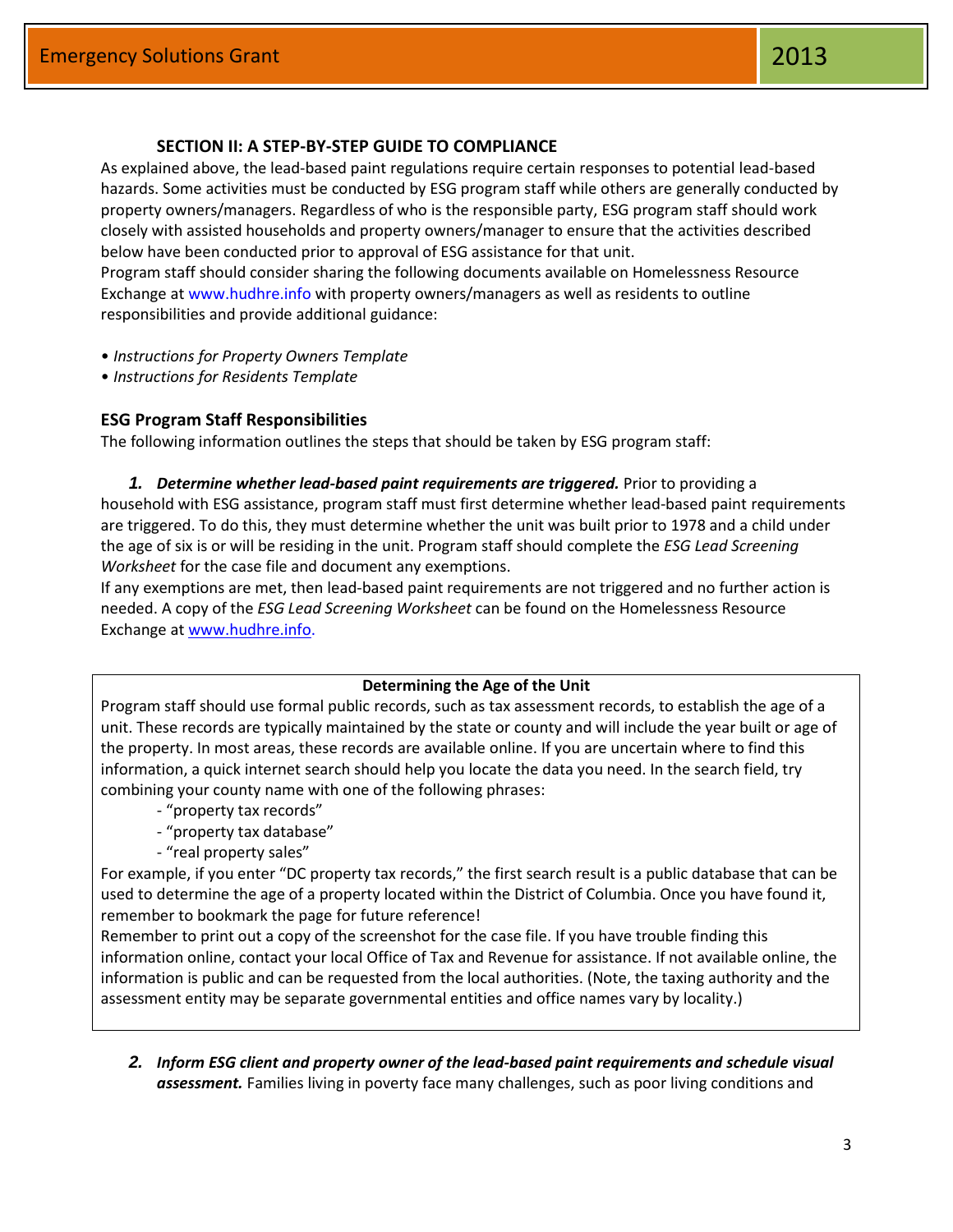exposure to toxins such as lead‐based paint. Since annual visual assessments are an ESG requirement, program staff should use the opportunity to educate families with young children about the dangers of lead‐based paint. Program staff should ensure that clients know what to look for within their home (or as they are searching for a new unit).

Similarly, program staff should ensure that property owners/managers understand their responsibilities with regard to lead‐based paint hazards so that they are also doing routine assessments to identify and repair deteriorated paint. Because HUD prohibits grantees and subgrantees from making payments directly to clients, program staff will have to be in touch with property owners/landlords to discuss payment and conditions related to payment, including lead‐based paint requirements.

Because assistance cannot be provided until the visual assessment has been completed and the unit cleared, it is important for ESG staff to schedule the visual assessment as quickly as possible. The case manager should complete the screening worksheet (discussed above) upon determining household eligibility for ESG assistance and schedule the assessment immediately.

If subsequent conversations with the property owner reveal that the property meets an exception, than the assessment can be cancelled. However, it's better to get the assessment scheduled right away since lengthy delays could result in the loss of the unit (e.g., if the tenant is in arrears).

*3. Conduct visual assessment.* A visual assessment must be conducted prior to providing ESG financial assistance to the unit, and on an annual basis thereafter (as long as assistance is provided). Visual assessments must be conducted by a HUD‐Certified Visual Assessor. It is important to note that a HUD‐Certified Visual Assessor is not equivalent to a Certified Clearance Examiner.

Anyone may become a HUD‐Certified Visual Assessor by successfully completing a 20‐minute online training on HUD's website at: [http://www.hud.gov/offices/lead/training/visualassessment/h00101.htm.](http://www.hud.gov/offices/lead/training/visualassessment/h00101.htm)

The training teaches individuals how to identify deteriorated paint and how deteriorated paint must be treated. Grantees/subgrantees may choose to have their program staff complete the visual assessments, or they may procure services from a contractor. When determining how your agency will conduct the assessments, a primary consideration should be the availability of the staff/contractor to schedule and complete the assessments quickly. If program staff are being used to complete the visual assessments, your agency may find it helpful (i.e., less disruptive and more efficient) to identify specific days or blocks of time for completing visual assessments.

Note that if ESG financial assistance is being used to help a client move into a new unit, an inspection must also be conducted to ensure the unit meets the minimum habitability standards outlined on the ESG Notice. <sup>3</sup>In cases where both a lead‐based paint visual assessment and a habitability inspection are required, the most efficient and cost effective solution would be to have the same individual complete both at the same time. Note that the cost of conducting visual assessments and habitability inspections are an eligible ESG expense under the Financial Assistance category.

- 4. *Identify risks and compare to "de minimis" level.* During a visual assessment, the assessor must determine the level of any identified problems with paint surfaces and compare it to the "de minimis" level.4 Under the Lead act, the de minimus level is as follows:
	- 20 square feet on exterior surfaces;
	- 2 square feet in any one interior room or space; or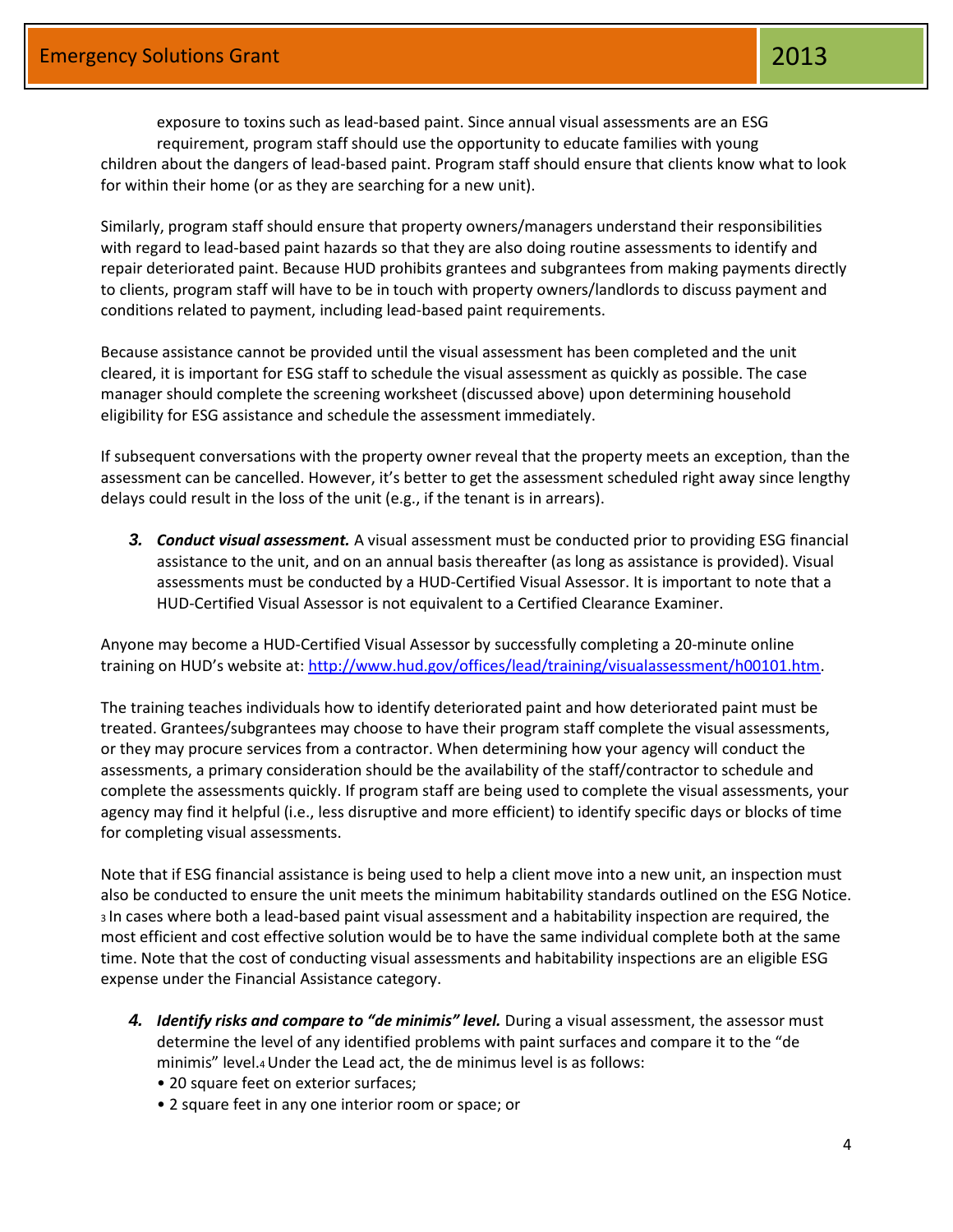• 10 percent of the total surface area on an interior or exterior component with a small surface area, like window sills, baseboards, and trim.

All deteriorated paint identified during the visual assessment must be repaired. However, if the area of paint to be stabilized exceeds the de minimis level, the use of lead safe work practices and clearance is required. If deteriorating paint exists but the area of paint to be stabilized does not exceed this level, then safe work practices and clearance are not required. If deteriorating paint is not identified, the unit can be cleared for assistance. Staff should document the level of identified problems with paint surfaces using the *Lead Safe Housing Requirements Screening Worksheet*.

*5. Make assistance determination.* If a visual assessment reveals problems with paint surfaces, program staff cannot approve the unit for assistance until the deteriorating paint has been repaired. At this point, program staff must make a decision: work with the property owner/manager to complete needed paint stabilization activities and clearance, work with the household to locate a different (lead‐safe) unit, or refer the client to a different program if ESG assistance cannot be provided. Which option the grantee chooses will depend on a number of variables.

The following are some questions to consider when making this decision:

• Is ESG assistance being used to help the participant obtain a new unit or retain an existing unit? If the grantee is helping a household obtain new housing, there may be more flexibility with regard to the timeframe (i.e., there may be a few weeks between identification of the unit and the move‐in date). Staff should conduct the visual assessment prior to the participant signing the lease so they can help negotiate any needed repairs.

• If ESG assistance is being used for prevention assistance, how much time is there to save the housing situation, and what is the relationship with the landlord? For participants that are housed but at imminent risk of homelessness (e.g., because they are several months behind on their rent), there may not be much time. If the landlord has already initiated eviction proceedings, he or she may or may not be willing to work with the household. Thus, it's important to contact the landlord directly and assess the situation.

• How appropriate is the current unit for the household? If the existing unit is not particularly suitable for the household – either because of cost, size, location, or some other reason – it may make more sense to focus on relocating the household.

• What is the condition of the local housing market? How expensive/difficult would it be to relocate the participant to a new unit? In contrast, how difficult would it be for the landlord to fill the unit if it was vacated? (Depending on the situation, you may have more or less leverage.)

• Are resources available to assist with the paint stabilization? ESG cannot be used for stabilization, so if the landlord is unwilling or unable to make the needed repairs, is there any other agency/program that can assist?

<sup>3</sup>The minimum standards for housing unit inspections are the housing habitability standards described in Appendix C of the ESG Notice. These standards apply only when a program participant is receiving financial assistance and moving into a new unit. They do not apply to persons served with ESG prevention assistance in a unit in which the program participants were already residing. The habitability standards are different from the Housing Quality Standards (HQS) used for other HUD programs. In contrast to HQS inspections, the habitability standards do not require a certified inspector. For example, ESG project staff or staff from or hired by an agency of the grantee's local government can conduct the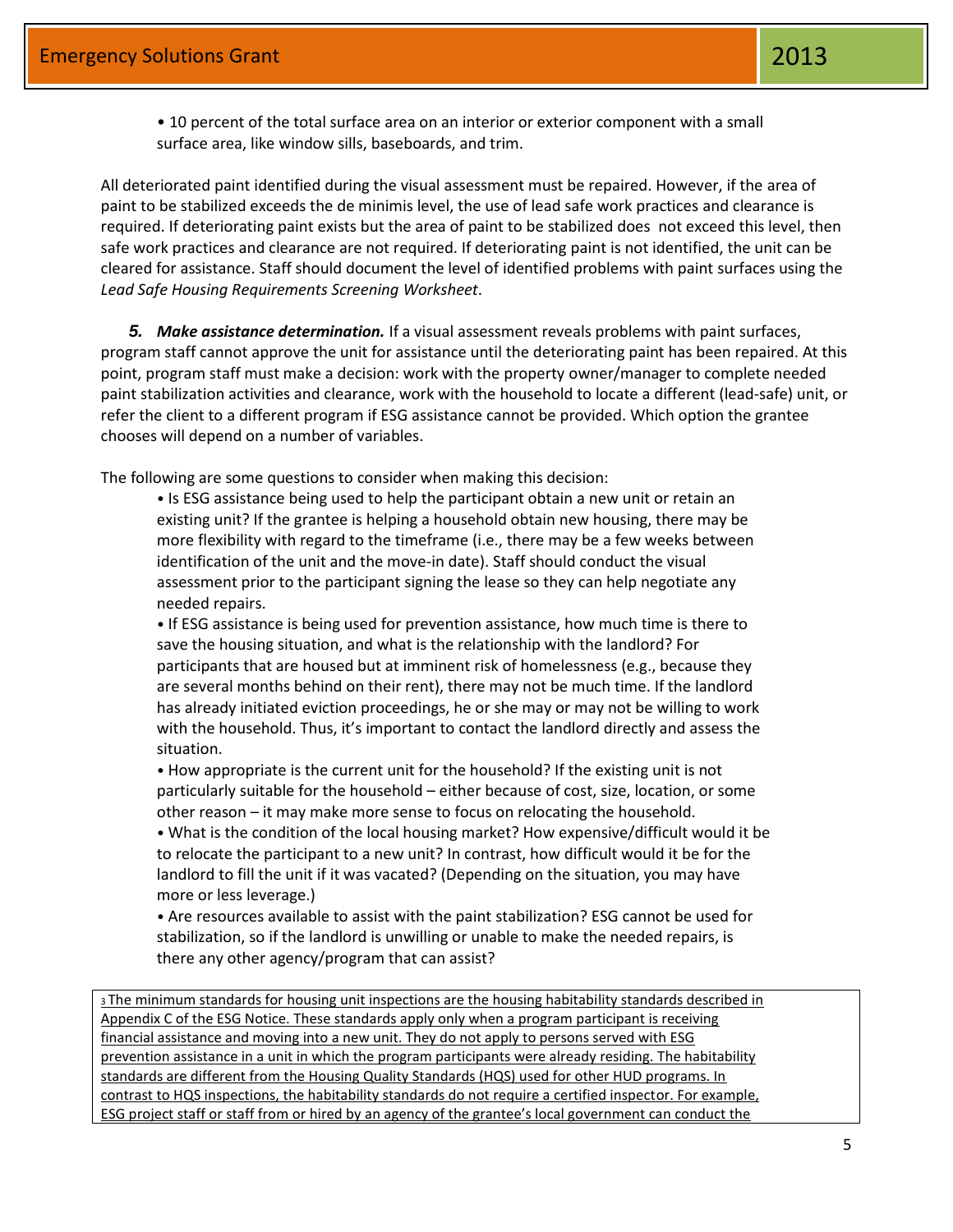#### habitability inspection.

<sup>4</sup>De minimus is a Latin expression that, in the risk assessment world, refers to a level of risk that is too minimal to cause concern.

*6. Confirm all identified deteriorated paint has been stabilized.* Program staff should work with property owners/managers to ensure that all deteriorated paint identified during the visual assessment has been stabilized. If the area of paint to be stabilized does not exceed the de minimus level, a clearance exam is not required. In these cases, the ESG program staff should confirm that the identified deteriorated paint has been repaired and document the case file.

If the area of paint to be stabilized exceeds the de minimus level, program staff should ensure that the clearance inspection is conducted by an independent certified lead professional. (A certified lead professional may go by various titles, including a certified paint inspector, risk assessor, or sampling/clearance technician.) Note, the clearance inspection cannot be conducted by the same firm that is repairing the deteriorated paint. Local community development, housing, or health departments are often able to provide this testing. As noted above, ESG funds cannot be used for the repair/stabilization of lead‐based paint hazards.

However, one clearance inspection is considered an eligible ESG expense (under the Financial Assistance category). If the unit does not pass the initial clearance inspection, ESG funds may not be used to pay for additional inspections.

#### **Locating a Certified Lead Professional**

To locate a certified lead professional in your area:

- Call your state government (health department, lead poison prevention program, or housing authority).
- Call the National Lead Information Center at 1‐800‐424‐LEAD (5323).
- Go to the US Environmental Protection Agency website at

http://cfpub.epa.gov/flpp/ and click on "certified abatement/inspection firms."

Program staff should also consider having the property owner/manager certify that all paint stabilization activities have been completed and ongoing maintenance will be conducted by filling out the *ESG Program‐Owner Certification Template*, available on the Homelessness Resource Exchange at [www.hudhre.info.](http://www.hudhre.info/)

*Response to a child with elevated blood leads levels.* In cases where it is brought to the attention of program staff that a child under the age of six living in a ESG‐assisted unit is found to have elevated blood lead levels, the response process established at 24 CFR 35.1225 takes effect, which includes a risk assessment and interim controls and information exchange with the health department.

*Conduct ongoing lead‐based paint monitoring.* Program staff must conduct a visual assessment of the stability of painted surfaces on an annual basis during the assistance period.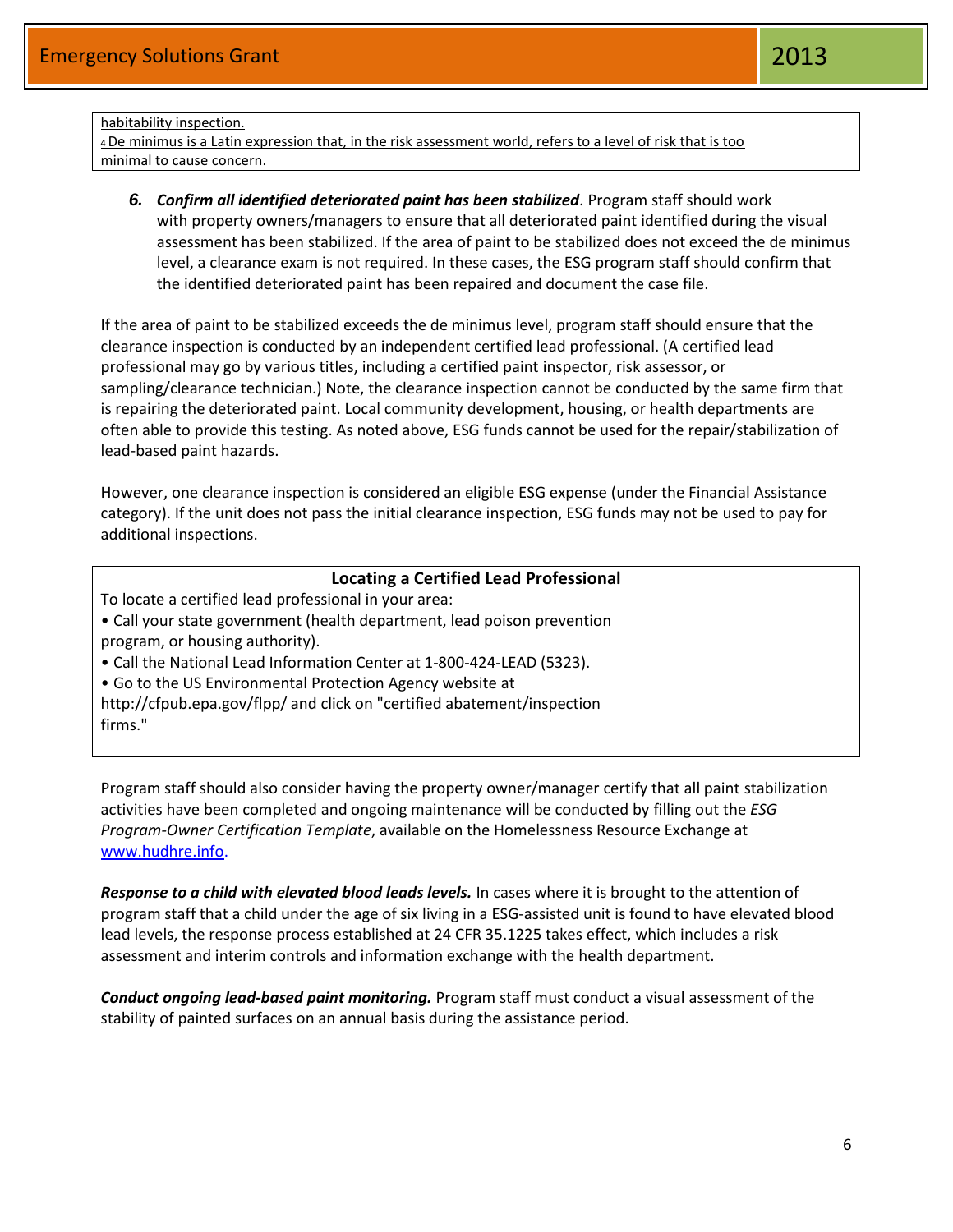#### **Property Owner/Manager Responsibilities**

The following information outlines the responsibilities of a property owner/manager:

- **1.** Distribution of pamphlets and disclosure notice to occupants. For ALL units built prior to 1978, property owners/managers are required to provide lessees (tenants signing the lease) with:
- A copy of the "Protect Your Family from Lead in the Home" pamphlet; AND
- HUD's disclosure form for rental properties.

Program staff dealing with rental properties built prior to 1978 should ensure property owners/managers provide these documents to tenants. Program staff, in addition to owners/managers, may also choose to provide disclosure notices to the lessee (tenant signing the lease) on the potential existence of lead‐based paint. Both the disclosure form and pamphlet are available at: <http://www.hud.gov/offices/lead/enforcement/disclosure.cfm>

*2. Perform paint stabilization.* If a visual assessment reveals problems with paint surfaces, the property owner will be notified of the need for paint stabilization and assistance cannot be approved until corrective actions have been taken and the unit has achieved clearance (as appropriate per the identified de minimus level).

It is the responsibility of any property owner participating in the program to:

- Protect the residents and their belongings
- Repair the paint
- Conduct cleanup
- Address other lead‐based paint‐related concerns
- Obtain clearance (if deteriorated surface is more than the de minimis)

Failure by the property owner to fulfill their responsibilities on their own or with the assistance of the program prohibits the program from assisting a tenant in that unit.

- *3. Use safe work practices.* If the area is larger than the de minimis level, safe work practices must be used. Examples of safe work practices include:
- Wet sanding or wet scraping;
- Protection of the worksite to keep lead dust from leaving the worksite or getting onto the resident's belongings; and
- Cleaning of the worksite with HEPA vacuuming and detergents.

If the area is smaller than the de minimis level, safe work practices do not have to be used. It is recommended, however, that all practices include:

- Surface preparation to minimize the amount of dust released (wet sanding or scraping is still recommended to minimize the release of dust); and
- Cleanup using conventional cleaning methods.
- *4. Obtain clearance.* Property owners/managers must ensure that all deteriorated paint identified during the visual assessment has been stabilized. If the area of paint to be stabilized does not exceed the de minimus level, a clearance exam is not required. In these cases, the ESG program staff should confirm that the identified deteriorated paint has been repaired and document this in the case file.